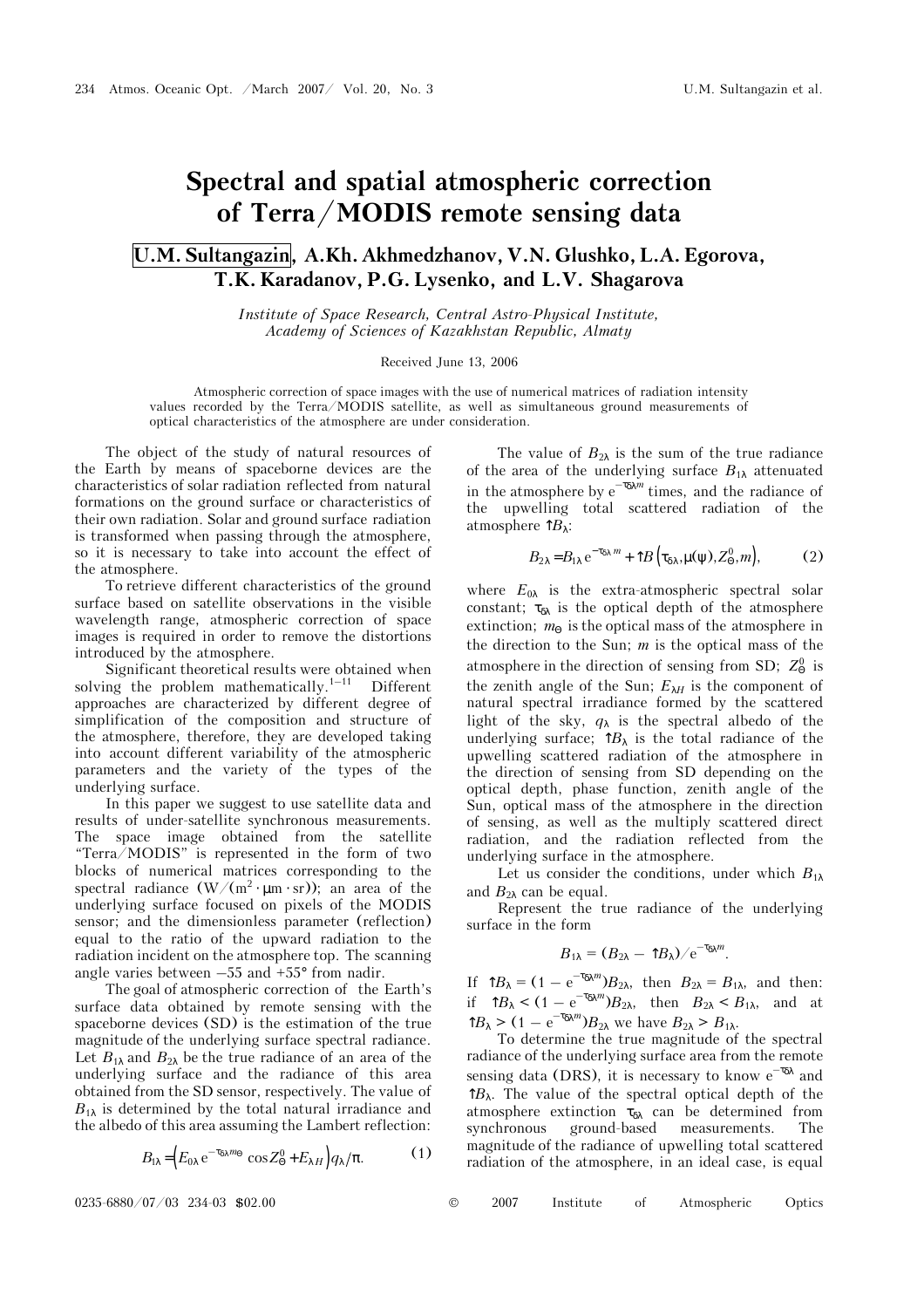to the radiance of absolutely black part of the underlying surface sensed from SD. To determine  $\hat{B}_{\lambda}$ , one can use the fact that the spectral coefficient of the radiance of deep reservoirs with transparent water observed to nadir (out of the "solar track") is significantly less than the albedo of these reservoirs. The reservoir radiance observed to nadir is formed by the radiance of the water depth and the radiance of the scattered radiation reflected by the water reservoir surface from the zenith part of the sky.12

 Spectral dependencies of the energetic radiance of different water reservoirs (Caspian Sea, lakes Balkhash, Issyk-Kul, Charyn) have been analyzed, as well as literature data on the radiance of the "ocean  $-$  atmosphere" system.<sup>12</sup> The results of the analysis have shown that the values of the spectral energetic radiance over Issyk-Kul and ocean are the closest.

 To conduct atmospheric correction using RSD from MODIS, the spectral values of the radiance over Issyk-Kul on September 17, 2004 were used at sensing practically to nadir. To take into account the radiance of the water reservoir depth, the data on the spectral radiance of the central part of Black Sea were used obtained in the framework of the program "Interkosmos" from the Scientific-Research Vessel (SPV) *Professor Kolesnikov* of the Marine Hydrophysical Institute AS of Ukraine (the board height is  $5$  m).

The radiance spectra over Issyk-Kul obtained from MODIS on September 17, 2004 and from SRV *Professor Kolesnikov* (Black Sea) are shown in Fig. 1, as well as the obtained from these data radiance spectrum of the upwelling scattered radiation of the atmosphere  $\hat{P}_\lambda$  necessary for taking into account the background of the scattered radiation in the atmospheric correction. The data were obtained at  $Z^0_{\Theta}$  of about 40°.



**Fig. 1.** Spectral energetic radiances: of upward radiation over Issyk-Kul, September 17, 2004 (*1*); of Black Sea (*2*); radiance of upward scattered radiation of the atmosphere (*3*). *N* is the number of spectral channels of the "Terra/MODIS" satellite.

Having the spectral energetic radiance of the upwelling scattered radiation of the atmosphere and the data of synchronous field measurements of the optical characteristics of the atmosphere on September 17, 2004, perform the atmospheric correction of two arbitrary selected areas of the underlying surface between lakes Balkhash and Issyk-Kul at the same scanning angles ( $\alpha = 25^{\circ}$ ).

The radiance spectra are shown in Fig. 2 in absolute energetic units of selected pixels before and after the atmospheric correction.



**Fig. 2.** Spectral energetic radiance on September 17, 2004 before (*1* and *2*) and after (*1*′ and *2*′) atmospheric correction. Pixels 1 and 2 are arbitrary selected in the region between lakes Balkhash and Issyk-Kul. *N* is the number of spectral channels of the "Terra/MODIS" satellite.

As is seen in Fig. 2, atmospheric correction significantly changes the radiance spectrum of the areas of the underlying surface, obtained from SD, especially in the short-wave spectral range. The radiance of pixel 2 at  $\lambda = 0.412$  µm decreases from 66 to 17.5 W/ $(m^2 \cdot \mu m \cdot sr)$ .

To illustrate the spatial distribution of the spectral energetic radiance of the sensed part of the underlying surface before and after atmospheric correction, the pixel line is taken along the flight of SD at the same scanning angle  $\alpha = 25^{\circ}$  and  $\lambda = 0.412$ and  $0.479 \mu m$ . The part with varied underlying surface and mountains was selected.

The radiance distribution before and after atmospheric correction is shown in Figs. 3 and 4. The range of the radiance variation for the selected parts of the pixel line is between  $0-70 \text{ W/(m}^2 \cdot \mu \text{m} \cdot \text{sr})$ and  $0-250$  W/(m<sup>2</sup> ⋅ µm ⋅ sr).

It is seen that for less values of the radiance atmospheric correction leads to essential decrease of